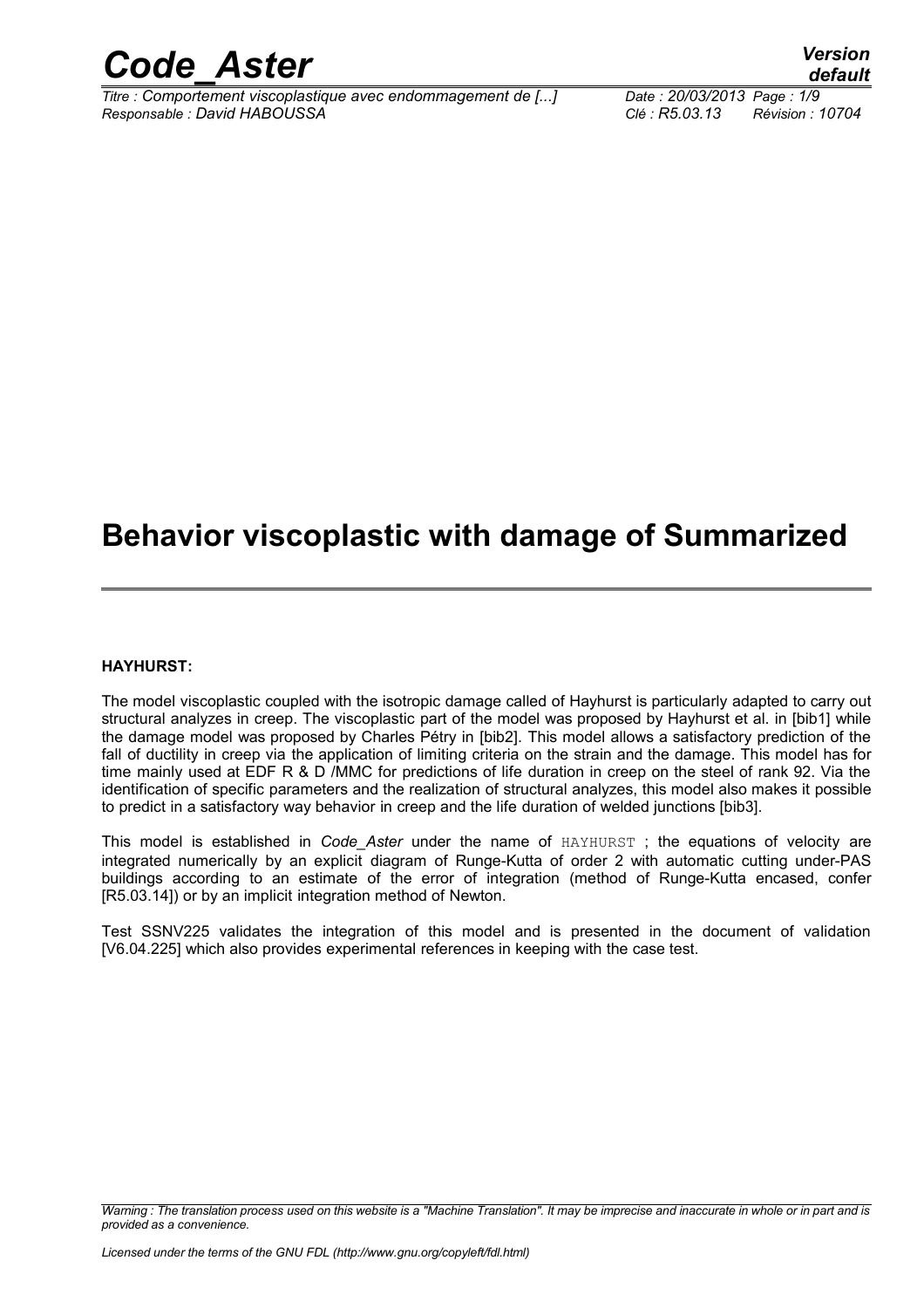*Titre : Comportement viscoplastique avec endommagement de [...] Date : 20/03/2013 Date : 20/03/2013 Page : Page : 20/03/2014 <i>Page : Page : Page : Page : Page : Page : Page : Page : Page : Page : Page : Page : Pag Responsable : David HABOUSSA Clé : R5.03.13 Révision : 10704*

*default*

### **Contents**

*Warning : The translation process used on this website is a "Machine Translation". It may be imprecise and inaccurate in whole or in part and is provided as a convenience.*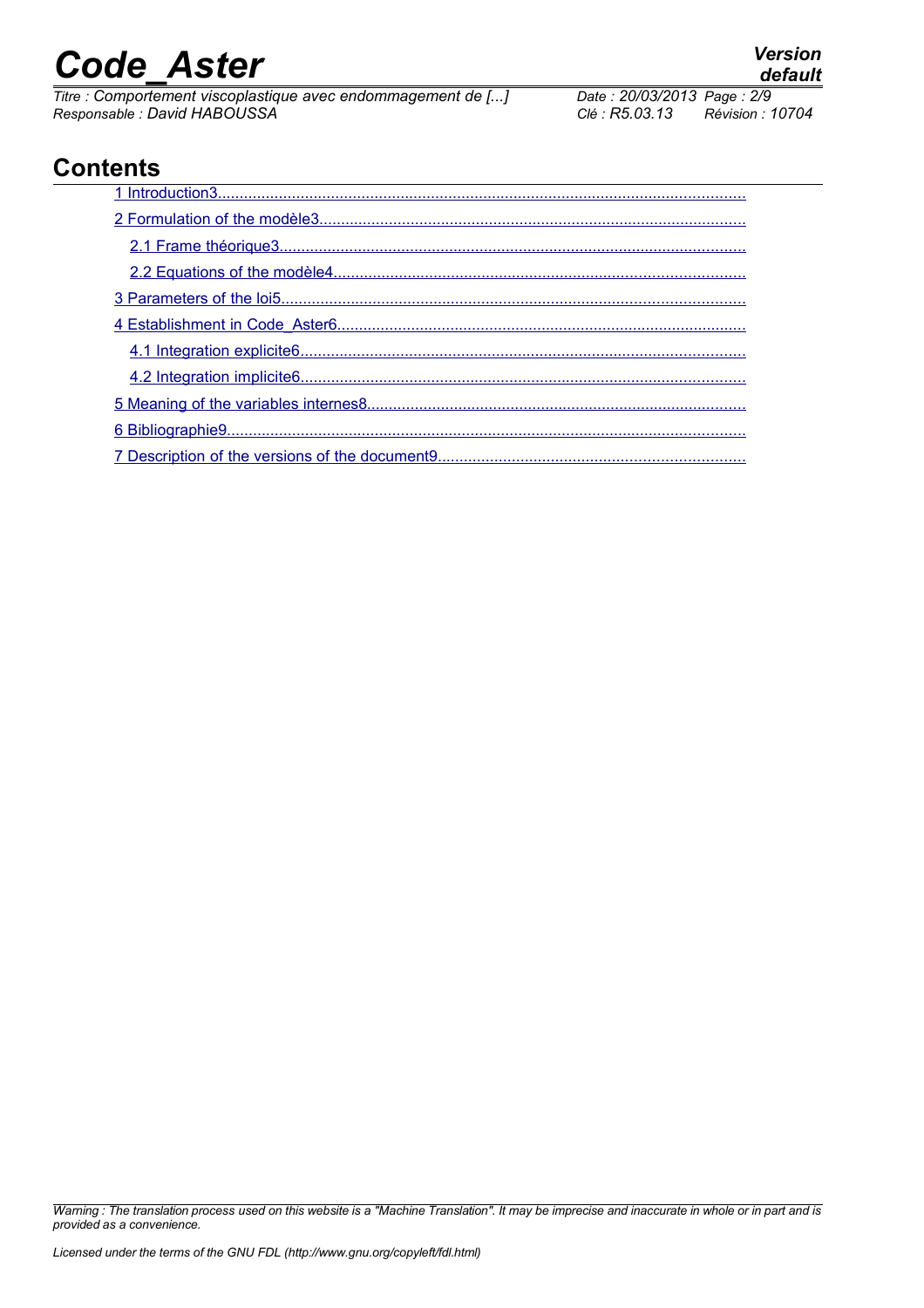*Titre : Comportement viscoplastique avec endommagement de [...] Date : 20/03/2013 Page : 3/9 Responsable : David HABOUSSA Clé : R5.03.13 Révision : 10704*

#### **1 Introduction**

<span id="page-2-0"></span>the applications of the thermal sector to flame and certain nuclear technologies (GENIV, AGR) require to be able to predict the behavior of materials in creep at the same time in term of viscoplastic strain but also in term of damage of creep [bib1].

In addition, from a point of view "material", the mechanisms of creep must be taken into account in the most physical possible way so that the constitutive law is valid at the same time in the field of creepdislocation (forced high) and in the field of the flow-diffusion (forced weak). In the field of lower stresses, one generally observes a fall of ductility for steels martenistic temperings containing between 9 and 12% of chromium. This fall of ductility can be modelled via an isotropic variable of damage causing the fracture of the material before plastic strains significant did not have time to develop. In these situations, the criteria in maximum strain cannot apply, just like the laws of evolution of damage strongly related to the strain like the model of LEMAITRE.

More generally, of the cavities of creep appear in many families of metallic materials and can be observed on site by carrying out extractive counterparts on the surface of the investigated components. These cavities, associated with a reduction of effective surface resisting the forces in the material, can be directly correlated with a damage of the Kachanov type.

In response with these needs for modelization, while remaining in a simple phenomenologic mechanical frame, a constitutive law of the Hayhurst type (in reference to its viscoplastic flow) was proposed in [bib2] and was applied to computations of creep to a P92 steel usually used in the modern components of thermo plants with flame.

This model, implemented in *Code\_Aster,* is a viscoplastic model of behavior to double isotropic hardening, viscosity out of model sine hyperbolic and coupled to a damage of Kachanov.

One will note that models HAYHURST and VENDOCHAB are both of the viscoplastic models to isotropic damage, however the model of HAYHURST has his own advantages detailed in the continuation of this document.

#### **Nota bene:**

*One will find in the reference [bib3] the application of this model to computations on joints welded out of P92 steel, and in the reference [bib4] of preliminary works to the extension of this model to take into account the interaction of type fatigue-creep onto this same material.*

### <span id="page-2-3"></span>**2 Formulation of the model**

#### **2.1 Tallies theoretical**

<span id="page-2-2"></span>In the initial formulation suggested in [bib1], two distinct variables of damage having each one own kinetics are proposed. A variable  $\phi$  is in particular associated with the evolutions of the microstructure depending only on time (i.e static aging of the material), whereas the variable describes  $\omega$  the mechanisms of cavitation developing under the combined influence of the viscoplastic strain and the triaxiality of the stresses. In

the modelization retained in Code Aster, the variable formula  $\phi$  is preserved. In practice, its identification is delicate, and it is possible not to utilize the microstructural aging while putting at zero the coefficient (cf  $|k_{\stackrel{.}{c}}|$  equations in section 2.2). In addition, the variable formula  $|_{\text{W}}$  renamed because *D* its law of evolution is different from that proposed by Hayhurst (cf [bib1]): the model is here in hyperbolic sine. The advantages of this formulation are detailed in [bib2]. Equations

#### <span id="page-2-1"></span>**2.2 of the model**

*Warning : The translation process used on this website is a "Machine Translation". It may be imprecise and inaccurate in whole or in part and is provided as a convenience.*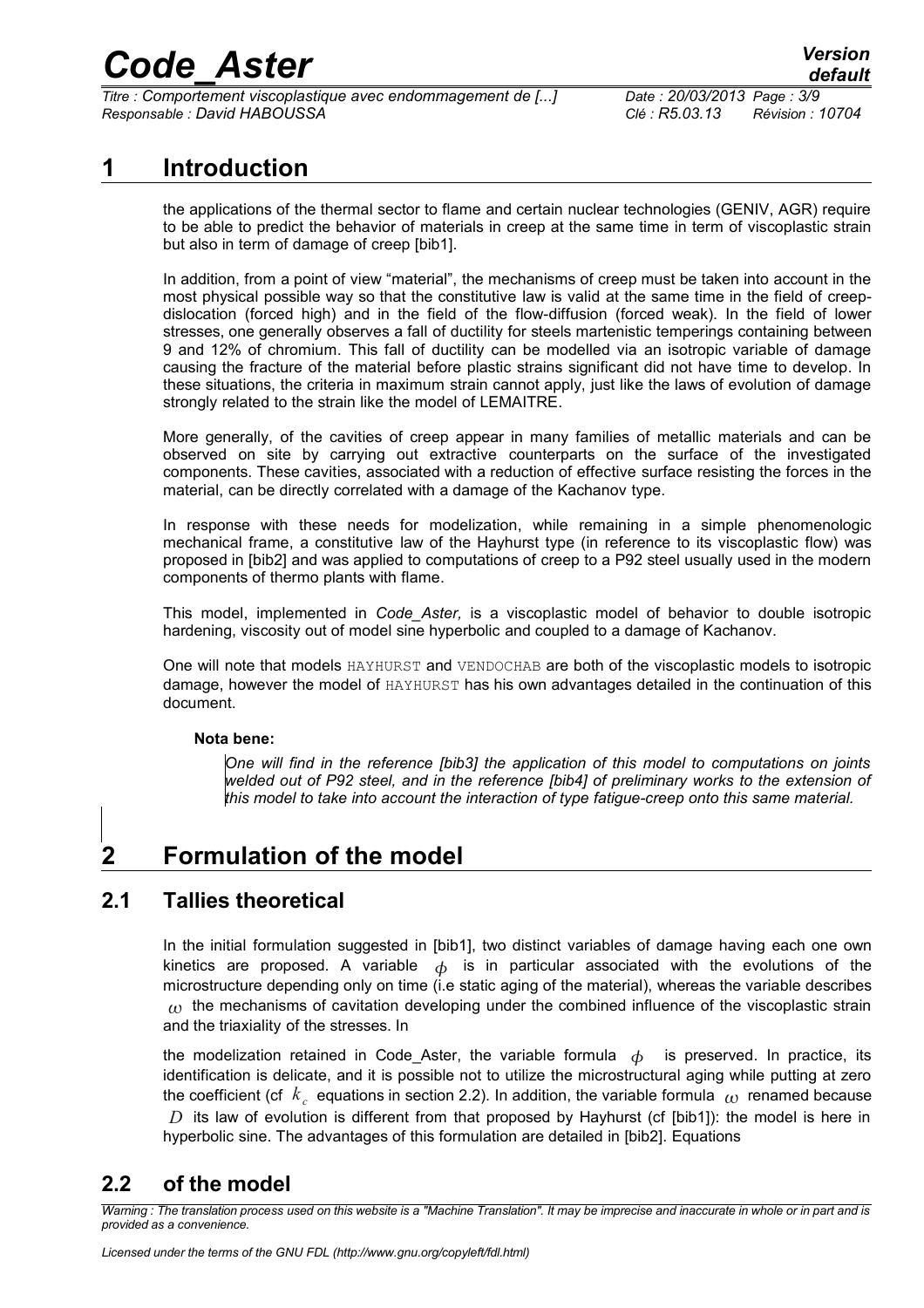*Titre : Comportement viscoplastique avec endommagement de [...] Date : 20/03/2013 Page : 4/9 Responsable : David HABOUSSA Clé : R5.03.13 Révision : 10704*

the equations of the models are written: where

$$
\begin{cases}\n\text{élasticité:} \\
\sigma = |I - D| C \varepsilon^e \text{ et } \varepsilon^e = \varepsilon - \varepsilon^{th} - \varepsilon^p \\
\text{viscoplasticité:} \\
\text{Év} = \frac{3}{2} \dot{p} \frac{\tilde{\sigma}}{\sigma_{eq}} \text{ avec } \dot{p} = \varepsilon_0 \sinh\left(\frac{\sigma_{eq}(I - H)}{K(I - D)(I - \phi)}\right) \\
\dot{\phi} = \frac{k_c}{3} (I - \phi)^4 \\
\text{écrouissage:} \\
H = H_I + H_2 \\
\dot{H}_i = \frac{h_i}{\sigma_{eq}} \left(H_i - \delta_i H_i\right) \dot{p} \text{ pour } i = I, 2 \\
\text{endommagement:} \\
\text{Si } \alpha_{\sigma} = 0 \quad \dot{D} = A_0 \sinh\left(\frac{\alpha_D < \sigma_I > + \sigma_{eq}(I - \alpha_D)}{\sigma_0}\right) \\
\text{Si } \alpha_{\sigma} = I \quad \dot{D} = A_0 \sinh\left(\frac{\alpha_D < tr(\sigma) > + \sigma_{eq}(I - \alpha_D)}{\sigma_0}\right)\n\end{cases}
$$

: ,

 $\epsilon$  formula  $\varepsilon^e$ formula  $\varepsilon^{\text{th}}$ formula  $\varepsilon^{\mathrm{p}}$ respectively the deflections total, elastic, thermal and plastic, is  $\langle x \rangle$ . the positive part of, *x* is  $\sigma_1$ the maximum principal stress, formula  $\tilde{\sigma} = \sigma - \frac{1}{2}$ 3 the deviatoric part of the tensor of the stresses, is  $\sigma_{eq} = \sqrt{\frac{3}{2}}$  $\frac{\partial}{\partial z}\tilde{\sigma_{ij}}\tilde{\sigma_{ij}}$ the deviatoric stress of Von-Put, is *C* the elastic tensor of stiffness, is *p* the cumulated plastic strain  $H$ ,  $H_1$  are  $H_2$ the variables of viscoplastic isotropic hardening, is *D* the scalar variable of isotropic damage, is  $\phi$  the scalar variable of microstructural damage, is  $\alpha_{\sigma}$ the parameter allowing for choice of to calculate the damage compared to for  $(\sigma_{_{eq}}, \sigma_{_{1}})$  formula  $\alpha_{_{\sigma}} = 0$  formula  $(\sigma_{_{eq}}, \textit{Tr} \, | \sigma))$  formula  $\alpha_{_{\sigma}} = 1$  formula  $\alpha_{\rm D}$ the parameter making it possible to adjust the sensitivity to the triaxiality formulates  $(\alpha_{\rm p}=1)$  the sensitivity to maximum principal stress formulates  $(\alpha_{\rm p}=0)$  the computation of the damage, formula  $\delta$ , 0 or 1 according to whether one wishes a linear or nonlinear isotropic hardening, respectively. Nota bene **:** 

*Warning : The translation process used on this website is a "Machine Translation". It may be imprecise and inaccurate in whole or in part and is provided as a convenience.*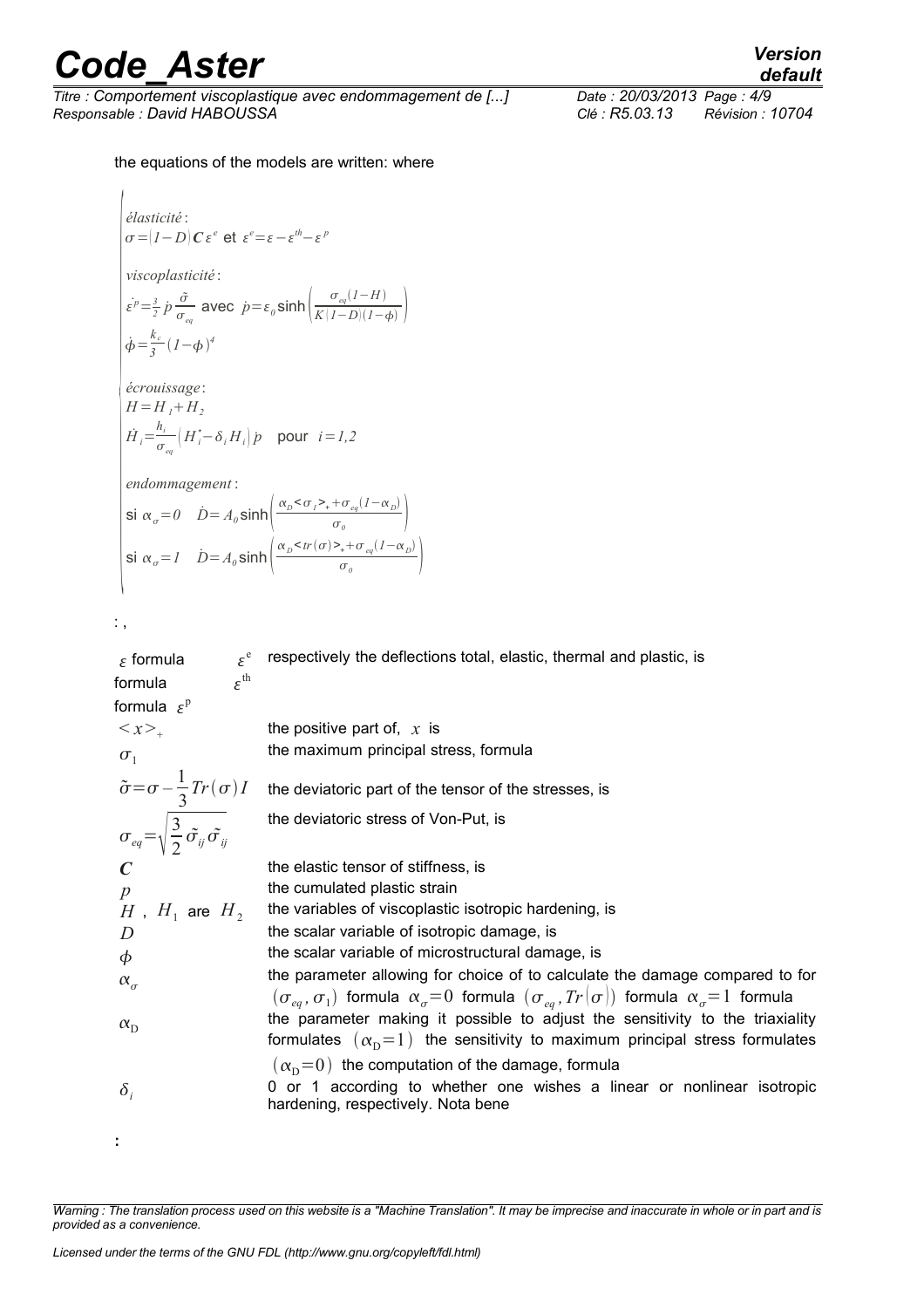*Titre : Comportement viscoplastique avec endommagement de [...] Date : 20/03/2013 Page : 5/9 Responsable : David HABOUSSA Clé : R5.03.13 Révision : 10704*

The parameters of the model formula  $K$ ,  $\varepsilon_{0}$ ,  $\sigma_{0}$ ,  $h_1$ ,  $h_2$ ,  $A_0$ ,  $\alpha_D$ , et  $k_c$  be functions of the temperature (in formula *° C* In [bib2], the identified parameters vary according to the temperature according to a model of Arrhenius. Note:

The preceding system of equations can be reduced: indeed, those which are relating to the evolution of hardening are integrated in the following way: and

$$
H_i = \frac{H_i^*}{\delta_i} \left[ 1 - \exp\left( \frac{-h_i \delta_i}{\sigma_{eq}} p \right) \right]
$$

the equation relating to the microstructural damage returns to: It

$$
\phi = 1 - \frac{1}{\left(1 + k_c t\right)^{1/3}}
$$

<span id="page-4-0"></span>is this statement which will be used in the continuation of the document. Parameters

#### **3 of the model**

the material parameters necessary for the use of the model in Code\_Aster via command DEFI MATERIAU (cf Doc. U4.43.01) are the following: ASTER

| Symbol               | Definition       | <b>EPS</b>                                                                    |  |
|----------------------|------------------|-------------------------------------------------------------------------------|--|
| 0 K                  | $\varepsilon_0$  | Parameter acting on the viscoplastic kinetics of strain                       |  |
| formula              | K                | governing the behavior in hyperbolic sine of the viscoplastic model H1        |  |
| formula              | h <sub>1</sub>   | H <sub>2</sub>                                                                |  |
| formula              | h <sub>2</sub>   | <b>DELTA</b>                                                                  |  |
| formulate<br>S       | $\delta_1$       | of the type of hardening DELTA                                                |  |
| 2<br>formulate<br>S  | $\delta_2$       | of the type of hardening H1                                                   |  |
| ST<br>formulate<br>S | $H_1^*$          | with saturation of hardening, in the nonlinear case H2                        |  |
| ST<br>formulate<br>S | $H^*$            | with saturation of hardening, in nonlinear case BIGA                          |  |
| formulate<br>S       | $A_0$            | acting on the kinetics of damage SIG                                          |  |
| 0<br>formulate<br>S  | $\sigma_{0}$     | governing the behavior in hyperbolic sine of damage model ALPHAD              |  |
| KC                   | $\alpha_{\rm D}$ | Coefficient exploiting the effective stress for the computation of the damage |  |
| formula              | $k_c$            | governing the kinetics of microstructural damage S_                           |  |

*Warning : The translation process used on this website is a "Machine Translation". It may be imprecise and inaccurate in whole or in part and is provided as a convenience.*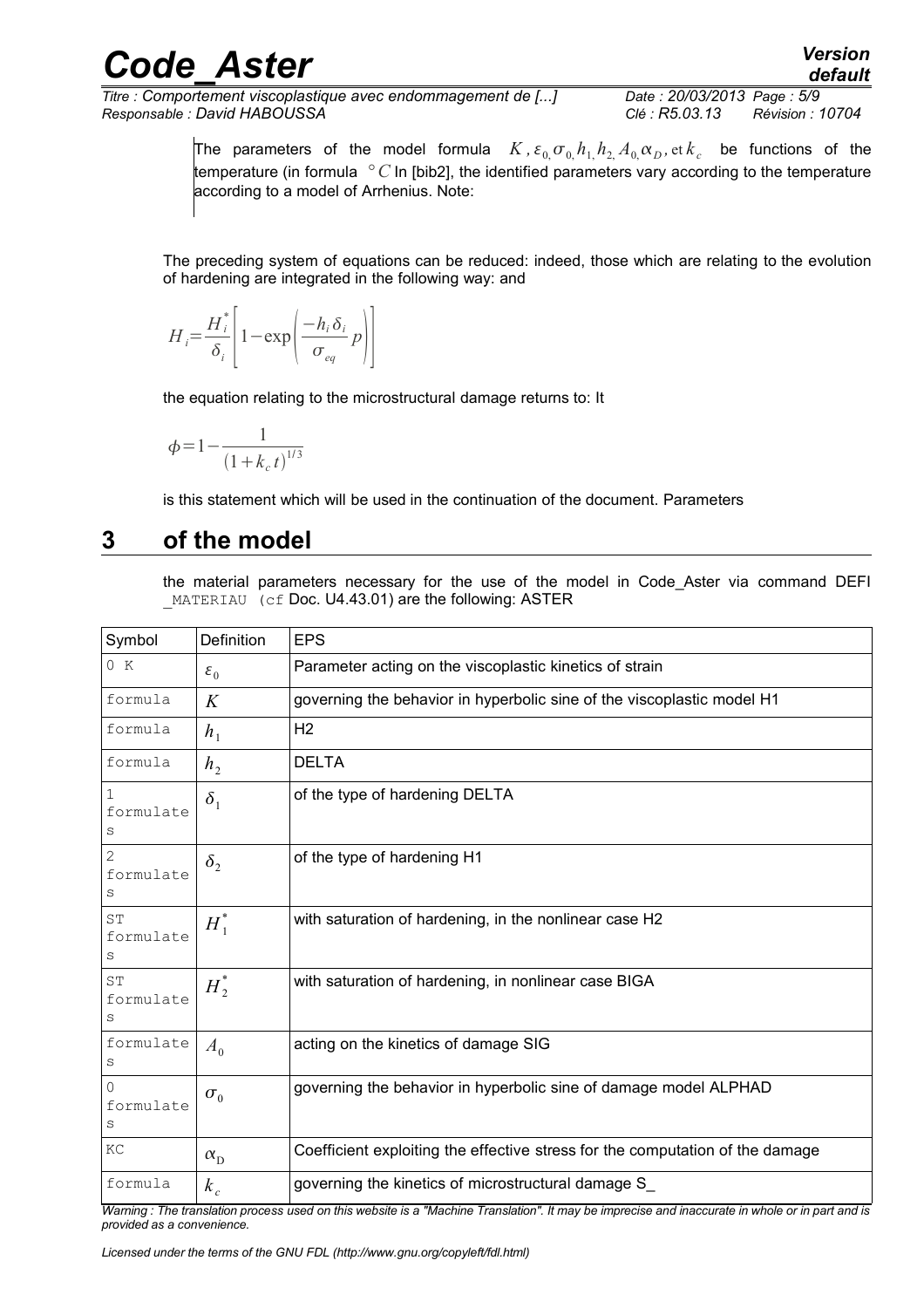*Titre : Comportement viscoplastique avec endommagement de [...] Date : 20/03/2013 Page : 6/9 Responsable : David HABOUSSA Clé : R5.03.13 Révision : 10704*

| version |
|---------|
| default |
|         |

EQUI\_D formulate s  $\alpha_{\alpha}$ of stress hydrostatic or principal maximum

the parameters formulates  $\alpha_{\rm D}^+$  formula  $\,k_c^-\,$  and formula  $\,\alpha_{\sigma}^-\,$  optional and have zero values by default.

The identification of the coefficients of the viscoplastic part of the model is carried out from creep tests at various levels of stress. Once

this identification carried out, the coefficients controlling the damage can be identified from long creep tests to low stress for which a fall of ductility is observed (fall of the strains with fracture).

<span id="page-5-2"></span>A typical example of identification is detailed in [bib2]. Establishment

#### **4 in Code\_Aster**

the use of model HAYHURST is possible in modelizations 3D, axisymmetric, and plane strain (3D, AXIS, D\_PLAN, respectively)

the possible models of strain are PETIT, PETIT REAC, GDEF HYPO ELAS, GDEF LOG.

The algorithm used is of the total-room type. The total iterations use the elastic stiffness matrix calculated from the matrix of Hooke damaged: Integration  $\varDelta{=}(1{-}D)\varDelta^0$ 

#### **4.1 clarifies On the level of**

<span id="page-5-1"></span>the local iterations (i.e. in each Gauss point), the numerical integration of the equations of velocity is carried out by an explicit diagram of Runge-Kutta of order 2 with automatic cutting under-PAS buildings according to an estimate of the error of integration (method of Runge-Kutta encased) (cf [R5.03.14]). Test SSNV225A illustrates this method. Implicit

#### **4.2 integration For**

<span id="page-5-0"></span>implicit integration, one will employ the following notations: ,

 $\overline{A}$  and  $\overline{A}$  represent  $\overline{\Delta A}$  respectively the values of a quantity at the beginning and at the end of time step considered thus that its increment during the step. The system is discretized according to a theta-method:  $\Delta A = \Delta t g (A + \theta \Delta A) = \Delta t g (A^{\theta}) \ \ 0 < \theta \le 1$ 

The problem discretized to solve is then the following: knowing the state at time formulates  $t^-$  the increments of strain formulates  $\Delta \varepsilon$  from the phase of prediction, cf [R5.03.01]) and of temperature formulates  $\Delta T$  the state of the local variables at time formulates t the stresses formulates  $\sigma$ 

taking well into account the variation of the parameters of elasticity with the temperature, it is necessary to discretize (in an implicit way) the elastic relation stress-strain in the following way (see for example [R5.03.02]): with

$$
C^{-1}\sigma = \frac{(1-D)}{(1-D)}(C)^{-1}\sigma + (1-D)(\Delta \varepsilon - \Delta \varepsilon^{th}) - (1-D)\Delta \varepsilon^{p} \quad \Delta \varepsilon^{p} = \Delta p \frac{3}{2} \frac{\tilde{\sigma}}{\sigma_{eq}} = \Delta p n
$$

simplifying the statements and decreasing the number of operations during the resolution, it is also possible to write the first equation according to the elastic strain; that supposes to store the elastic strain or plastic like local variables. One obtains then: with

*Warning : The translation process used on this website is a "Machine Translation". It may be imprecise and inaccurate in whole or in part and is provided as a convenience.*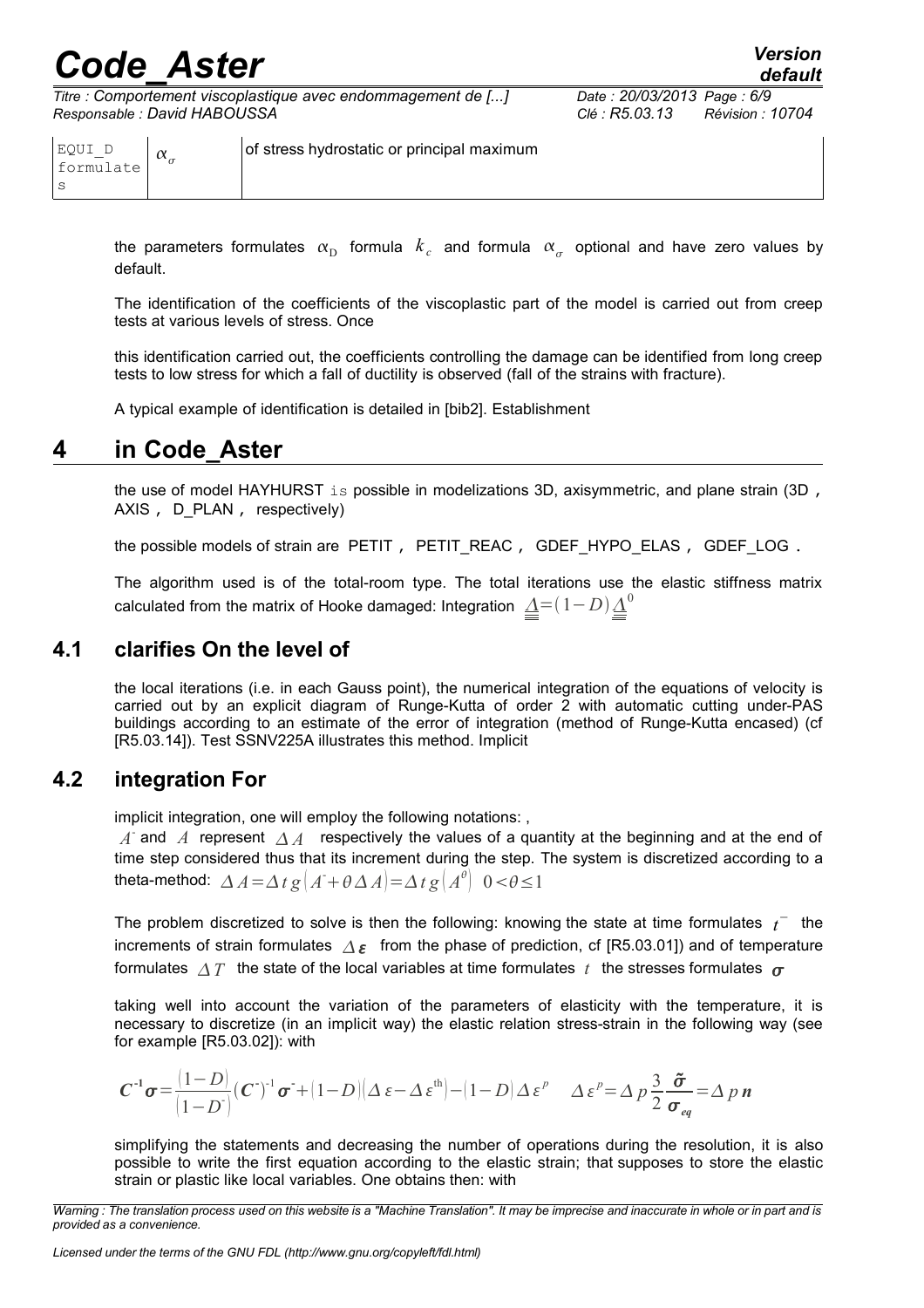*Titre : Comportement viscoplastique avec endommagement de [...] Date : 20/03/2013 Page : 7/9 Responsable : David HABOUSSA Clé : R5.03.13 Révision : 10704*

*default*

$$
\Delta \boldsymbol{\varepsilon}^{e} - \left(\Delta \boldsymbol{\varepsilon} - \Delta \boldsymbol{\varepsilon}^{\text{th}}\right) + \Delta p \, \boldsymbol{n}^{\theta} = 0 \qquad \text{formula } \boldsymbol{n}^{\theta} = \frac{3}{2} \frac{\tilde{\sigma}^{\theta}}{\sigma_{eq}^{\theta}} \qquad F_{e}
$$

forced are calculated then using plastic strains at time formulates  $|t^-\>$  :

$$
\boldsymbol{\sigma} = (1 - D) \boldsymbol{\sigma}^{nd} = (1 - D) \boldsymbol{C} \boldsymbol{\varepsilon}^{e} = (1 - D) \boldsymbol{C} ((\boldsymbol{\varepsilon})^{2} - (\boldsymbol{\varepsilon}^{th})^{2} - (\boldsymbol{\varepsilon}^{p})^{2} + \boldsymbol{\theta} \Delta \boldsymbol{\varepsilon}^{e})
$$

The following equations result from the forms of derivatives of the local variables: (

$$
\Delta p - \Delta t \varepsilon_0 \sinh \left( \frac{\sigma_{eq}^{\theta} (1 - H_1^{\theta} - H_2^{\theta})}{K (1 - D^{\theta}) (1 - \phi)} \right) = 0
$$
\n
$$
\Delta H_i - \frac{h_i}{\sigma_{eq}} \left( H_i^* - \delta_i (H_i^* + \theta \Delta H_i) \right) \Delta p = 0 \text{ for } i=1,2 \text{ formula}
$$
\n
$$
(F_{H_i})
$$
\n
$$
\Delta D - \Delta t A_0 \sinh \left( \frac{\alpha_D < \sigma_{p}^{\theta} > + \sigma_{eq}^{\theta} (1 - \alpha_D)}{\sigma_0} \right) = 0 \quad (\sigma_p^{\theta} = \max_i \sigma_i^{\theta} \text{ out } r(\sigma^{\theta}) \qquad f_D \text{ One}
$$

can formally write this system: formulate  $\;F\big(\Delta\,Y\big)\!=\!0\;$  and  $\;\Delta\,Y\!=\!\!\left(\Delta\,\boldsymbol{\varepsilon}^\mathsf{e},\Delta\,p$  ,  $\Delta\,H_{1}\!,\Delta\,H_{2}$  ,  $\Delta\,D\right)^t$  $f$  formulates  $\ F\left(\Delta\,Y\right) \! = \! \! \left( \overline{F}_e, \overline{F}_p, \overline{F}_{H_1},, \overline{F}_{H_2},, \overline{F}_D \right)^{\dagger}$ 

nonlinear system is solved by the iterative method of Newton [R5.03.14]): formulate

$$
F\left(\Delta\,Y_{k}\right)+\left(\frac{\partial\,F}{\partial\,\Delta\,Y}\right)_{k}\!\left(\Delta\,Y_{k+1}\!-\!\Delta\,Y_{k}\right)\;\;\text{reiterating in jusqu}\;\;k\;\;\text{``with convergence.}
$$

The jacobian matrix of the system, necessary to the resolution by the method of Newton, can be calculated either numerically (ALGORITHME INTE=' NEWTON PERT", cf test SSNV 225B), or analytically. In

this last case the form of derivatives is: with

$$
\left(\frac{\partial F_e}{\partial \Delta \epsilon^e}\right) = I_d + \Delta p \frac{\partial n^{\theta}}{\partial \Delta \epsilon^e} \qquad \text{formula} \qquad \frac{\partial n^{\theta}}{\partial \Delta \epsilon^e} = 2 \mu \theta \frac{(1 - D^{\theta})}{\sigma_{eq}} [I_{dev} - n \otimes n] \qquad \text{formula}
$$
\n
$$
I_{dev} = \frac{3}{2} (I_4 - \frac{1}{3} I_2 \otimes I_2)
$$
\n
$$
\left(\frac{\partial F_e}{\partial \Delta p}\right) = n^{\theta} \qquad \left(\frac{\partial F_e}{\partial \Delta D}\right) = 0
$$
\n
$$
\left(\frac{\partial F_p}{\partial \Delta \epsilon^e}\right) = -\Delta t \epsilon_0 \cosh \left(\frac{\sigma_{eq}^{\theta} (1 - H_1^{\theta} - H_2^{\theta})}{K (1 - D^{\theta}) (1 - \phi)}\right) \frac{(1 - H_1^{\theta} - H_2^{\theta})}{K (1 - D^{\theta}) (1 - \phi)} \frac{\partial \sigma_{eq}^{\theta}}{\partial \Delta \epsilon^e}
$$
\n
$$
\left(\frac{\partial F_p}{\partial \Delta p}\right) = 1
$$
\n
$$
\left(\frac{\partial F_p}{\partial \Delta H_i}\right) = \Delta t \epsilon_0 \cosh \left(\frac{\sigma_{eq}^{\theta} (1 - H_1^{\theta} - H_2^{\theta})}{K (1 - D^{\theta}) (1 - \phi)}\right) \theta \frac{\sigma_{eq}^{nd}}{K (1 - \phi)}
$$

*Licensed under the terms of the GNU FDL (http://www.gnu.org/copyleft/fdl.html)*

*Warning : The translation process used on this website is a "Machine Translation". It may be imprecise and inaccurate in whole or in part and is provided as a convenience.*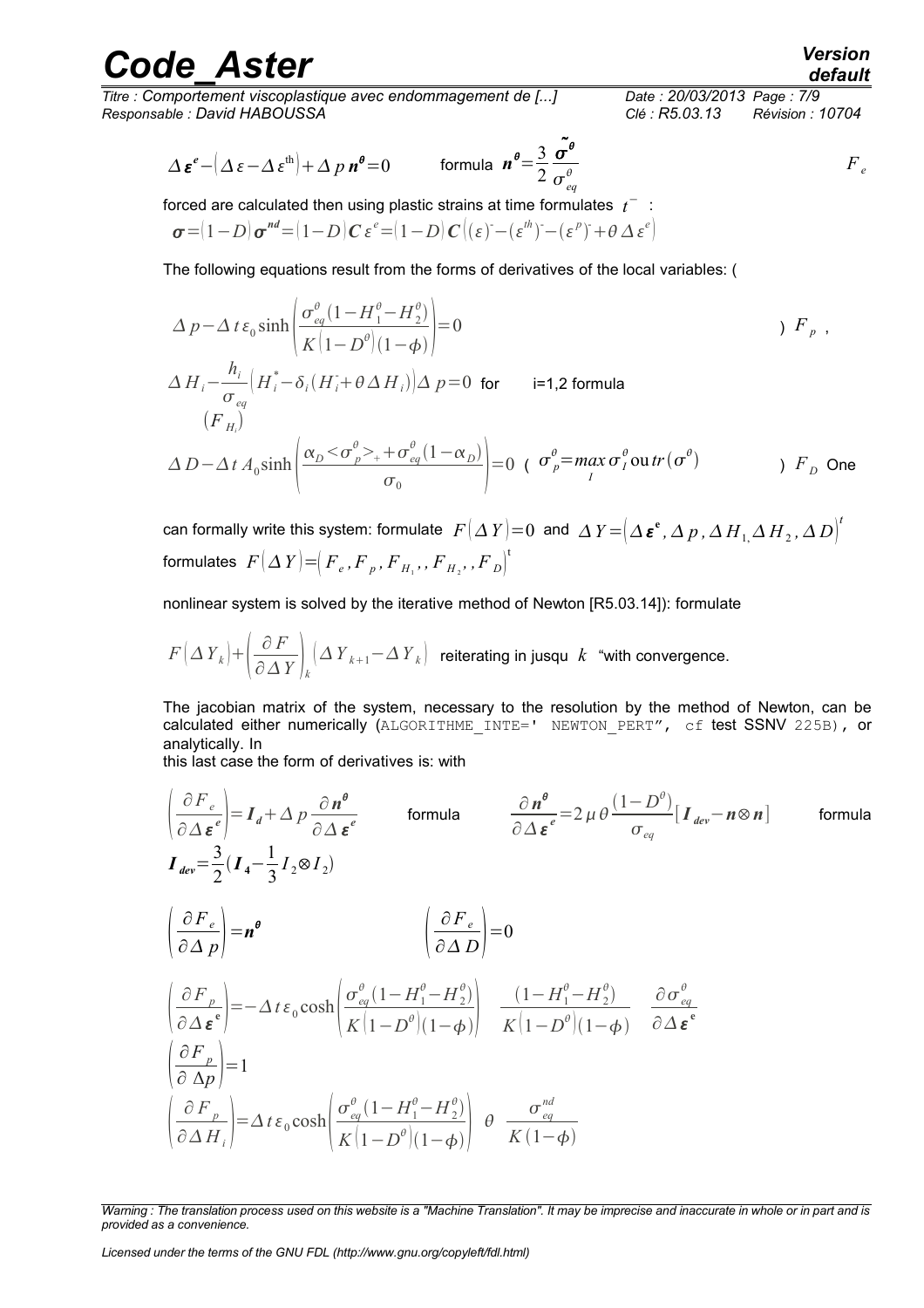*Titre : Comportement viscoplastique avec endommagement de [...] Date : 20/03/2013 Page : 8/9 Responsable : David HABOUSSA Clé : R5.03.13 Révision : 10704*

 $\sigma_I^{\theta}$ 

$$
\left(\frac{\partial F_{p}}{\partial \Delta D}\right) = 0 \quad : \text{ formula} \quad \frac{\sigma^{\theta}}{1 - D^{\theta}} = \sigma^{nd} \text{ independent of formula } \Delta D
$$
\n
$$
\left(\frac{\partial F_{H_{i}}}{\partial \Delta \varepsilon^{e}}\right) = \frac{h_{i}}{\sigma_{eq}^{2}} \Delta p \left(H_{i}^{*} - \delta_{i} H_{i}^{\theta}\right) \frac{\partial \sigma_{eq}^{\theta}}{\partial \Delta \varepsilon^{e}}
$$
\n
$$
\left(\frac{\partial F_{H_{i}}}{\partial \Delta p}\right) = -\frac{h_{i}}{\sigma_{eq}} \left(H_{i}^{*} - \delta_{i} H_{i}^{\theta}\right)
$$
\n
$$
\left(\frac{\partial F_{H_{i}}}{\partial \Delta H_{i}}\right) = 1 + \frac{h_{i}}{\sigma_{eq}} \delta_{i} \theta \Delta p
$$
\n
$$
\left(\frac{\partial F_{H_{i}}}{\partial \Delta D}\right) = \frac{-h_{i}}{\sigma_{eq}^{2}} \Delta p \left(H_{i}^{*} - \delta_{i} H_{i}^{\theta}\right) \theta \sigma_{eq}^{nd}
$$
\n
$$
\left(\frac{\partial F_{D}}{\partial \Delta \varepsilon^{e}}\right) = -\Delta t \frac{A_{0}}{\sigma_{0}} \cosh \left(\frac{\alpha_{D} < \sigma_{p}^{\theta} >_{+} + \sigma_{eq}^{\theta} (1 - \alpha_{D})}{\sigma_{0}}\right) \left(\alpha_{D} \frac{\partial < \sigma_{p}^{\theta} >_{+}}{\partial \Delta \varepsilon^{e}} + (1 - \alpha_{D}) \frac{\partial \sigma_{eq}^{\theta}}{\partial \Delta \varepsilon^{e}}
$$
\n
$$
\left(\frac{\partial F_{D}}{\partial \Delta D}\right) = 1 + \frac{\Delta t A_{0} \theta}{\sigma_{0}} \cosh \left(\frac{\alpha_{D} < \sigma_{p}^{\theta} >_{+} + \sigma_{eq}^{\theta} (1 - \alpha_{D})}{\sigma_{nd}}\right) \left[\alpha_{D} < \sigma_{p}^{\theta} >_{+} (1 - \alpha_{D}) \sigma_{eq}^{nd}\right]
$$
\n
$$
\therefore \text{formula} \quad \frac{\partial \sigma_{eq}^{\theta}}{\partial \Delta \varepsilon^{e}} = 2 \mu \theta (1 - D^{\theta}) n^{\theta}
$$

formulates

$$
\frac{\partial \leq tr \sigma^{\theta} >}{\partial \Delta \varepsilon^{\mathbf{e}}} = \frac{\leq tr \sigma^{\theta} >}{tr \sigma^{\theta}} (3\lambda + 2\mu) \theta (1 - D^{\theta}) \mathbf{I}_{d} \text{ formula } \sigma^{\theta}_{p} = tr(\sigma^{\theta})
$$
  

$$
\frac{\partial \leq \sigma^{\theta}_{1} >}{\partial \Delta \varepsilon^{\mathbf{e}}} = \frac{\leq \sigma^{\theta}_{1} >}{\sigma^{\theta}_{1}} \mathbf{I}_{H} \text{ the principal reference, if formula } \sigma^{\theta}_{p} = \sigma_{1} = \max_{l}
$$
  

$$
\begin{bmatrix} \lambda + 2\mu & \lambda & \lambda & 0 & 0 & 0 \\ \lambda & \lambda + 2\mu & \lambda & 0 & 0 & 0 \\ \lambda & \lambda & \lambda + 2\mu & 0 & 0 & 0 \\ 0 & 0 & 0 & 0 & 0 & 0 \\ 0 & 0 & 0 & 0 & 0 & 0 \\ 0 & 0 & 0 & 0 & 0 & 0 \end{bmatrix}
$$
Meaning  $\mathbf{I}_{H} = \begin{bmatrix} \lambda + 2\mu & \lambda & \lambda & 0 & 0 & 0 \\ \lambda & \lambda & \lambda + 2\mu & 0 & 0 & 0 \\ 0 & 0 & 0 & 0 & 0 & 0 \\ 0 & 0 & 0 & 0 & 0 & 0 \\ 0 & 0 & 0 & 0 & 0 & 0 \end{bmatrix}$ 

### **5 of the local variables**

<span id="page-7-0"></span>the local variables of the model to Gauss points (key word VARI\_ELGA ) are accessible by: formulate

1) 
$$
VI = \varepsilon_{vp}^{11}
$$
  
2) 
$$
V2 = \varepsilon_{vp}^{22}
$$

*Warning : The translation process used on this website is a "Machine Translation". It may be imprecise and inaccurate in whole or in part and is provided as a convenience.*